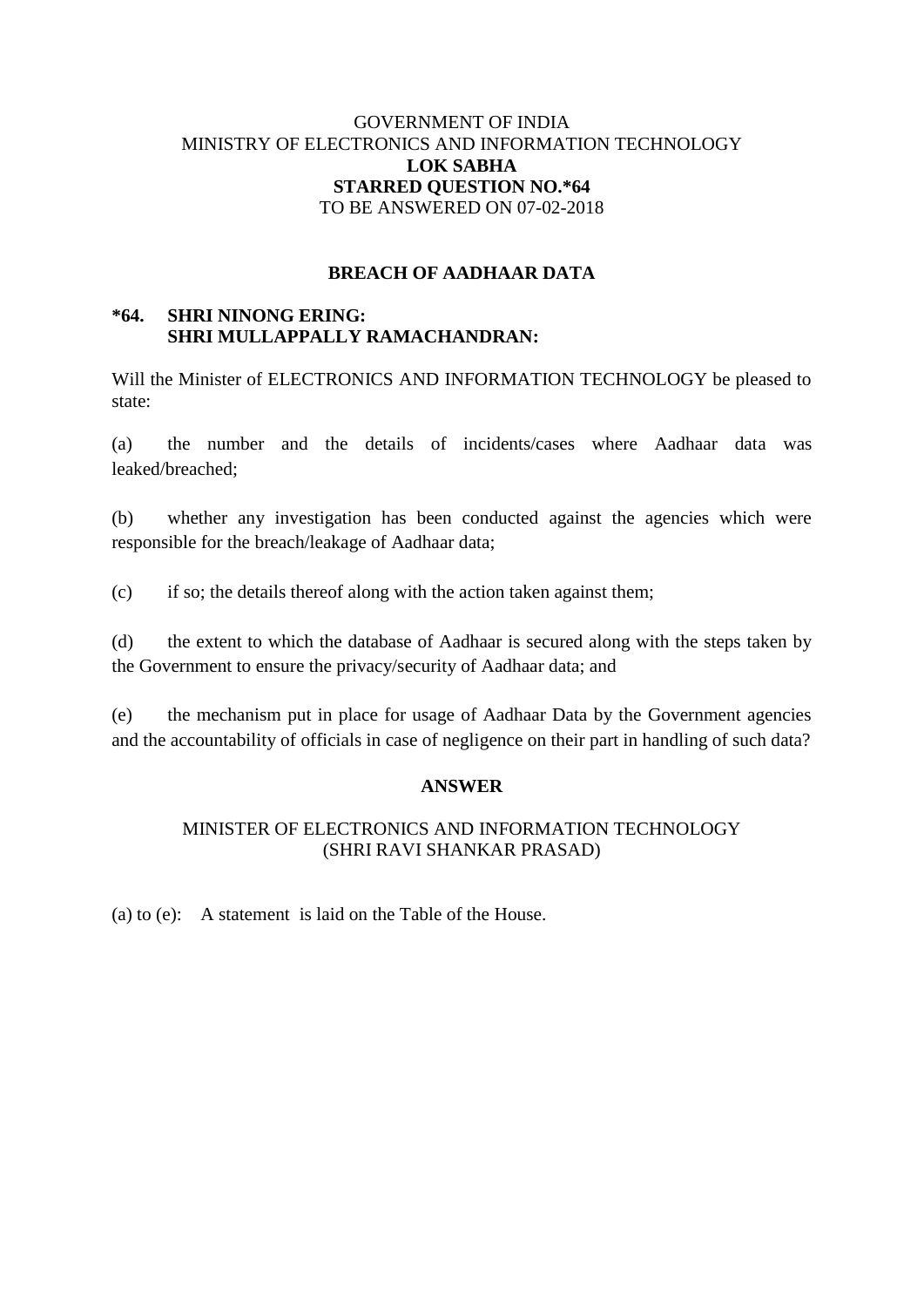#### **STATEEMNT REFERRED TO IN REPLY TO LOK SABHA STARRED QUESTION NO.\*64 FOR 07.02.2018 REGARDING BREACH OF AADHAAR DATA**

(a): As on date, no incident of data breach has been reported from Central Identities Data Repository (CIDR) of Unique Identification Authority of India (UIDAI).

(b) and (c): Does not arise in view of (a) above.

(d): UIDAI has a well-designed, multi-layered robust security system in place and the same is being constantly upgraded to maintain the highest level of data security and integrity. UIDAI has adequate legal, organizational and technological measures in place for the security of the data stored with UIDAI. Data Protection measures have also been mandated for the requesting entities and ecosystem partners to ensure the security of data. Government is fully alive to the need to maintain highest level of data security, privacy and is deploying the necessary technology and infrastructure. The architecture of Aadhaar ecosystem has been designed to ensure non-duplication, data integrity and other related management aspects of security & privacy in Aadhaar database. Additionally, various policies and procedures have been defined clearly which are reviewed and updated periodically, thereby, appropriately controlling and monitoring security of data. Some of the security measures adopted by UIDAI are as under:

- Information security policy has been established based on the ISO 27001:2013 standard. The policy covers all areas of Information Security such as Organization of Information Security, Asset management, Access control, Technical vulnerability management, Change management, Patch management, Encryption, Service continuity, Operations security, Communications security, Supplier security, Human resources security etc.
- Chief Information Security officer has been appointed to drive Information security measures in UIDAI along with a dedicated security team to implement the various security processes and technology to ensure security of CIDR.
- UIDAI-CIDR is ISO 27001:2013 certified since 2015 and since then undergoes through yearly surveillance audits from STQC.
- GRCP-SP (Governance, Risk, Compliance, Performance service provider) has been appointed to perform periodic monitoring of the security of internal and external ecosystem.
- The security audit of UIDAI is conducted by three separate entity viz. Internal, External (GRCP) and STQC on a periodic basis.
- Periodic assessments are conducted for the ecosystem partners to ensure compliance on the Information Security policy.

There are multiple layers of security at physical level in UIDAI Data Centres and is being managed by armed CISF personnel round the clock. Strengthening of security of data is an ongoing process and all possible steps are being taken in this regard. Further, Chapter VI (Protection of Information) of the Aadhaar (Targeted Delivery of Financial and other Subsidies, Benefits and Services) Act, 2016 ("The Aadhaar Act") and the Aadhaar (Data Security) Regulations, 2016 framed there under, have been specifically drafted keeping in account the various security requirements in respect of data collected by UIDAI.

(e): The Aadhaar Act, 2016 and subsequent regulations framed thereunder, have adequate safeguards. Sharing of information or seeding of Aadhaar information with the authorised agencies is governed as per the provisions of the Aadhaar Act 2016. Section 29 (1) of the Aadhaar Act 2016 read together with Regulation 3(1)of the Aadhaar (Sharing of information) Regulations, 2016 categorically states that no core biometric information, collected or created under the Aadhaar Act, shall be shared with anyone for any reason whatsoever; or used for any purpose other than generation of Aadhaar numbers and authentication under the Act. Also, Regulation 4(1) of the Aadhaar (Sharing of information) Regulations, 2016 provides that core biometric information collected or captured by a requesting entity from Aadhaar number holder at the time of authentication shall not be shared for any reason whatsoever.

Regulation 4(2) of the Aadhaar (Sharing of information) Regulations, 2016 provides that identity information available with a requesting entity shall not be used for any purpose other than that specified to the Aadhaar number holder at the time of submitting identity information for authentication and shall not be disclosed further without the prior consent of the Aadhaar number holder. Further, Regulation (5) of the Aadhaar (Sharing of information) Regulations, 2016 ensures the responsibility of any agency or entity other than requesting entity with respect to Aadhaar number and subsequent